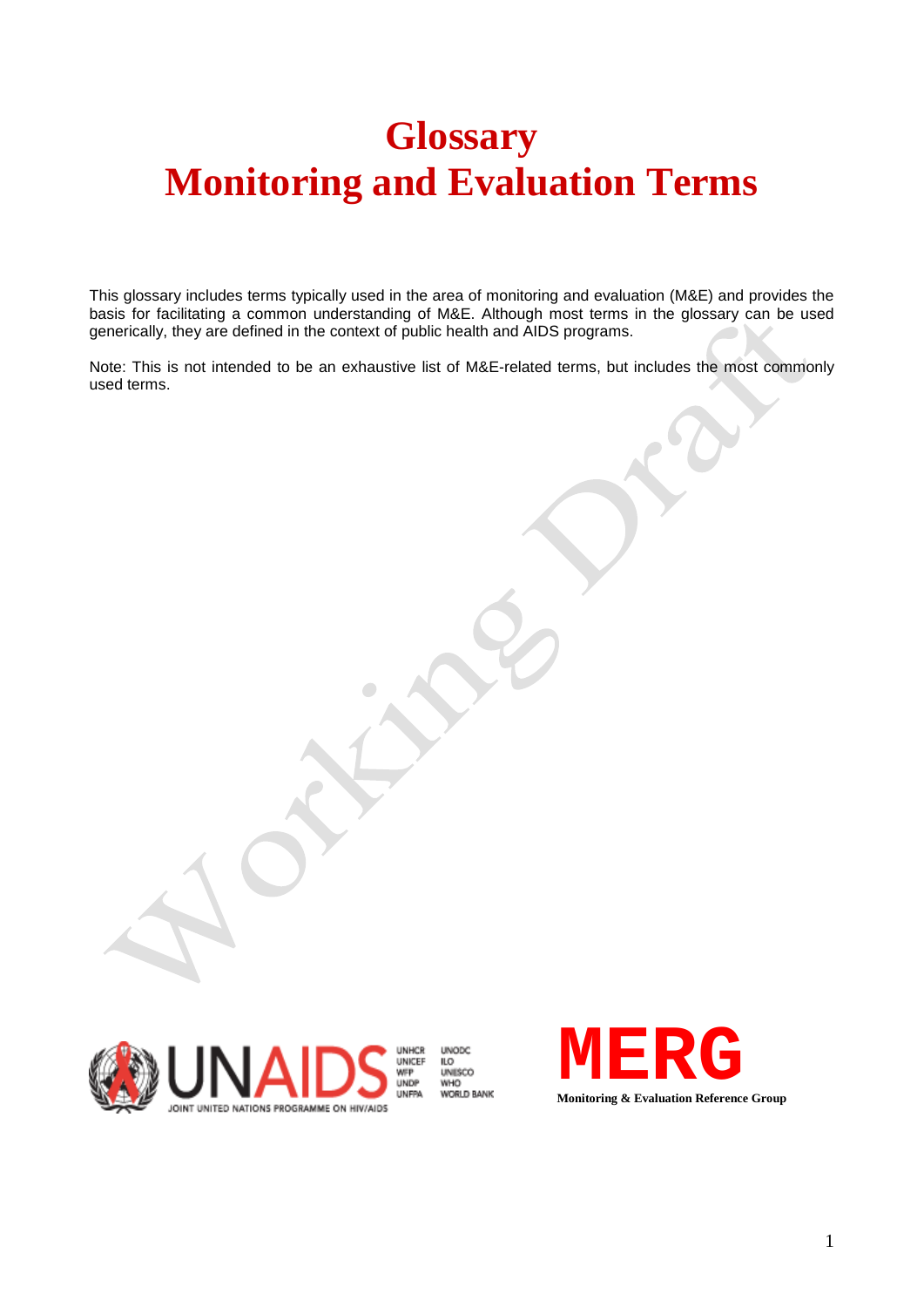**Accountability**—responsibility for the use of resources and the decisions made, as well as the obligation to demonstrate that work has been done in compliance with agreed-upon rules and standards and to report fairly and accurately on performance results vis-a-vis mandated roles and/or plans.

**Activity**—actions taken or work performed through which inputs such as funds, technical assistance, and other types of resources are mobilized to produce specific outputs.

**Assumptions**—hypotheses about factors or risks which could affect the progress or success of an intervention. Intervention results depend on whether or not the assumptions made, prove to be correct.

**Attribution**—the ascription of a causal link between observed changes and a specific intervention.

**Audit**—an independent, objective quality assurance activity designed to add value and improve an organization's operations. It helps an organization accomplish its objectives by bringing a systematic, disciplined approach to assess and improve the effectiveness of risk management, control and governance processes.

Note: Internal auditing is conducted by a unit reporting to management, while external auditing is conducted by an independent organization.

**Baseline**—the status of services and outcome-related measures such as knowledge, attitudes, norms, behaviors, and conditions before an intervention, against which progress can be assessed or comparisons made.

**Benchmark**—a reference point or standard against which performance or achievements can be assessed.

Note: A benchmark refers to the performance that has been achieved in the recent past by other comparable organizations, or what can be reasonably inferred to have been achieved in similar circumstances.

**Beneficiaries**—the individuals, groups, or organizations, whether targeted or not, that benefit directly or indirectly, from the intervention.

**Case study**—a methodological approach that describes a situation, individual, or the like and that typically incorporates data-gathering activities (e.g., interviews, observations, questionnaires) at selected sites or programs/projects. Case studies are characterized by purposive selection of sites or small samples; the expectation of generalizability is less than that in many other forms of research. The findings are used to report to stakeholders, make recommendations for program/project improvement, and share lessons learned.

**Conclusions**—point out the factors of success and failure of the evaluated intervention, with special attention paid to the intended and unintended results, and more generally to any other strength or weakness. A conclusion draws on data collection and analysis undertaken through a transparent chain of arguments.

**Coverage**—the extent to which a program/intervention is being implemented in the right places (geographic coverage) and is reaching its intended target population (individual coverage).

**Data**—specific quantitative and qualitative information or facts that are collected and analyzed.

**Economic evaluation**—use applied analytical techniques to identify, measure, value and compare the costs and outcomes of alternative interventions. Types of economic evaluations include cost-benefit, cost-effectiveness, cost-efficiency evaluations.

**Effectiveness**—the extent to which a program/intervention has achieved its objectives under normal conditions in a real-life setting.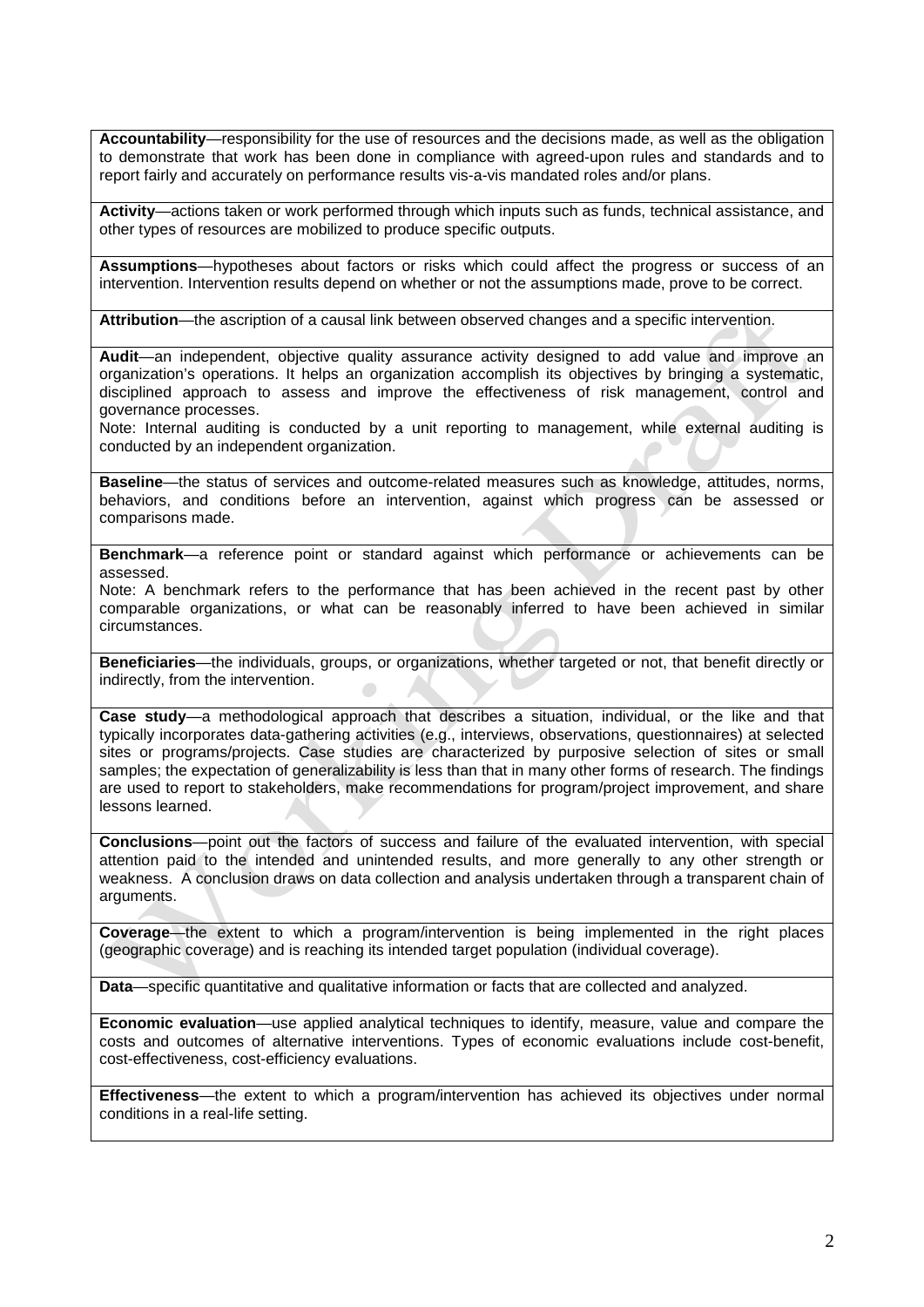**Efficacy**— the extent to which an intervention produces the expected results under ideal conditions in a controlled environment.

**Efficiency**—a measure of how economically inputs (resources such as funds, expertise, time) are converted into results.

**Epidemiology**—the study of the magnitude, distribution and determinants of health-related conditions in specific populations, and the application of the results to control health problems.

**Evaluability**—extent to which an intervention or program/intervention can be evaluated in a reliable and credible fashion.

**Evaluation**—the rigorous, scientifically-based collection of information about program/intervention activities, characteristics, and outcomes that determine the merit or worth of the program/intervention. Evaluation studies provide credible information for use in improving programs/interventions, identifying lessons learned, and informing decisions about future resource allocation.

**Facility survey**—a survey of a representative sample of facilities that generally aims to assess the readiness of all elements required to provide services and other aspects of quality of care (e.g., basic infrastructure, drugs, equipment, test kits, client registers, trained staff). The units of observation are facilities of various types and levels in the same health system. The content of the survey may vary but typically includes a facility inventory and, sometimes, health worker interviews, client exit interviews, and client-provider observations.

**Findings**—Factual statements based on evidence from one or more evaluations.

population.

**Formative evaluation**—a type of evaluation intended to improve the performance of a program or intervention. A formative evaluation is usually undertaken during the design and pre-testing of the intervention or program, but it can also be conducted early in the implementation phase, particularly if implementation activities are not going as expected.

**Generalizability**—the extent to which findings can be assumed to be true for the entire target population, not just the sample of the population under study.

Note: To ensure generalizability, the sampling procedure and the data collected need to meet certain methodological standards.

**Goal**—a broad statement of a desired, usually longer-term, outcome of a program/intervention. Goals express general program/intervention intentions and help guide the development of a program/intervention. Each goal has a set of related, specific objectives that, if met, will collectively permit the achievement of the stated goal.

**Health information system (HIS)**—a data system, usually computerized, that routinely collects and reports information about the delivery and cost of health services, and patient demographics and health status.

**Impact**—the long-term, cumulative effect of programs/interventions over time on what they ultimately aim to change, such as a change in HIV infection, AIDS-related morbidity and mortality. Note: Impacts at a population-level are rarely attributable to a single program/intervention, but a specific program/intervention may, together with other programs/interventions, contribute to impacts on a

**Impact evaluation**—a type of evaluation that assesses the rise and fall of impacts, such as disease prevalence and incidence, as a function of HIV programs/interventions. Impacts on a population seldom can be attributed to a single program/intervention; therefore, an evaluation of impacts on a population generally entails a rigorous design that assesses the combined effects of a number of programs/interventions for at-risk populations.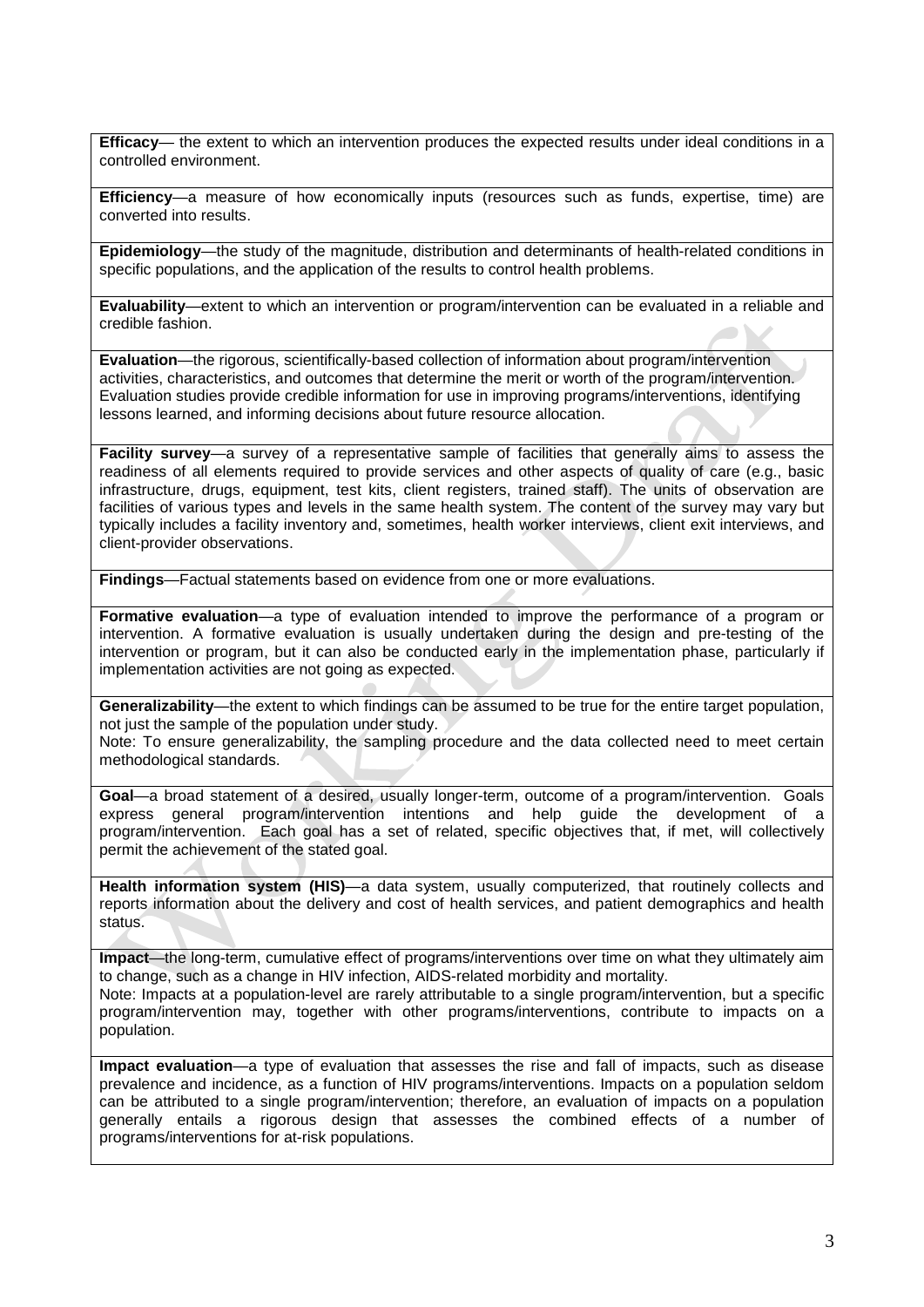**Impact monitoring**—tracking of health-related events, such as the prevalence or incidence of a particular disease; in the field of public health, impact monitoring is usually referred to as "surveillance".

**Incidence**—the number of new cases of a disease that occur in a specified population during a specified time period.

**Indicator**—a quantitative or qualitative variable that provides a valid and reliable way to measure achievement, assess performance, or reflect changes connected to an intervention. Note: Single indicators are limited in their utility for understanding program effects (i.e., what is working or is not working, and why?). Indicator data should be collected and interpreted as part of a set of indicators. Indicator sets alone can not determine the effectiveness of a program or collection of programs; for this,

good evaluation designs are necessary.

**Inputs**—the financial, human, and material resources used in a program/intervention.

**Input and output monitoring**—tracking of information about program/intervention inputs (i.e., resources used in the program/intervention) and program/intervention outputs (i.e., results of the program/intervention activities).

Note: Data on inputs and outputs usually exist in program/intervention documentation (e.g., activity reports, logs) and client records which compile information about the time, place, type and amount of services delivered, and about the clients receiving the services.

**Internal evaluation**—an evaluation of an intervention conducted by a unit and/or individuals who report to the management of the organization responsible for the financial support, design and/or implementation of the intervention.

**Intervention**—a specific activity or set of activities intended to bring about change in some aspect(s) of the status of the target population (e.g., HIV risk reduction, improving the quality of service delivery).

**Lessons learned**—generalizations based on evaluation experiences with programs, interventions or policies that abstract from the specific circumstances to broader situations. Frequently, lessons highlight strengths or weaknesses in preparation, design, and implementation that affect performance, outcome, and impact.

**Logical framework**—management tool used to improve the design of interventions. It involves identifying strategic elements (inputs, outputs, activities, outcomes, impact) and their causal relationships, indicators, and the assumptions of risks that may influence success and failure. It thus facilitates planning, execution, and monitoring and evaluation of an intervention.

**Meta-evaluation—a** type of evaluation designed to aggregate findings from a series of evaluations. It can also be used to denote the evaluation of an evaluation to judge its quality and/or assess the performance of the evaluators.

**Monitoring**—routine tracking and reporting of priority information about a program / project, its inputs and intended outputs, outcomes and impacts.

**M&E plan**—a multi-year implementation strategy for the collection, analysis and use of data needed for program / project management and accountability purposes. The plan describes the data needs linked to a specific program / project; the M&E activities that need to be undertaken to satisfy the data needs and the specific data collection procedures and tools; the standardised indicators that need to be collected for routine monitoring and regular reporting; the components of the M&E system that need to be implemented and the roles and responsibilities of different organisations / individuals in their implementation; how data will used for program / project management and accountability purposes. The plan indicates resource requirement estimates and outlines a strategy for resource mobilization. Note: A national HIV M&E plan is a multi-sectoral, 3-5 year implementation strategy which is developed and regularly updated with the participation of a wide variety of stakeholders from national, sub-national, and service delivery levels.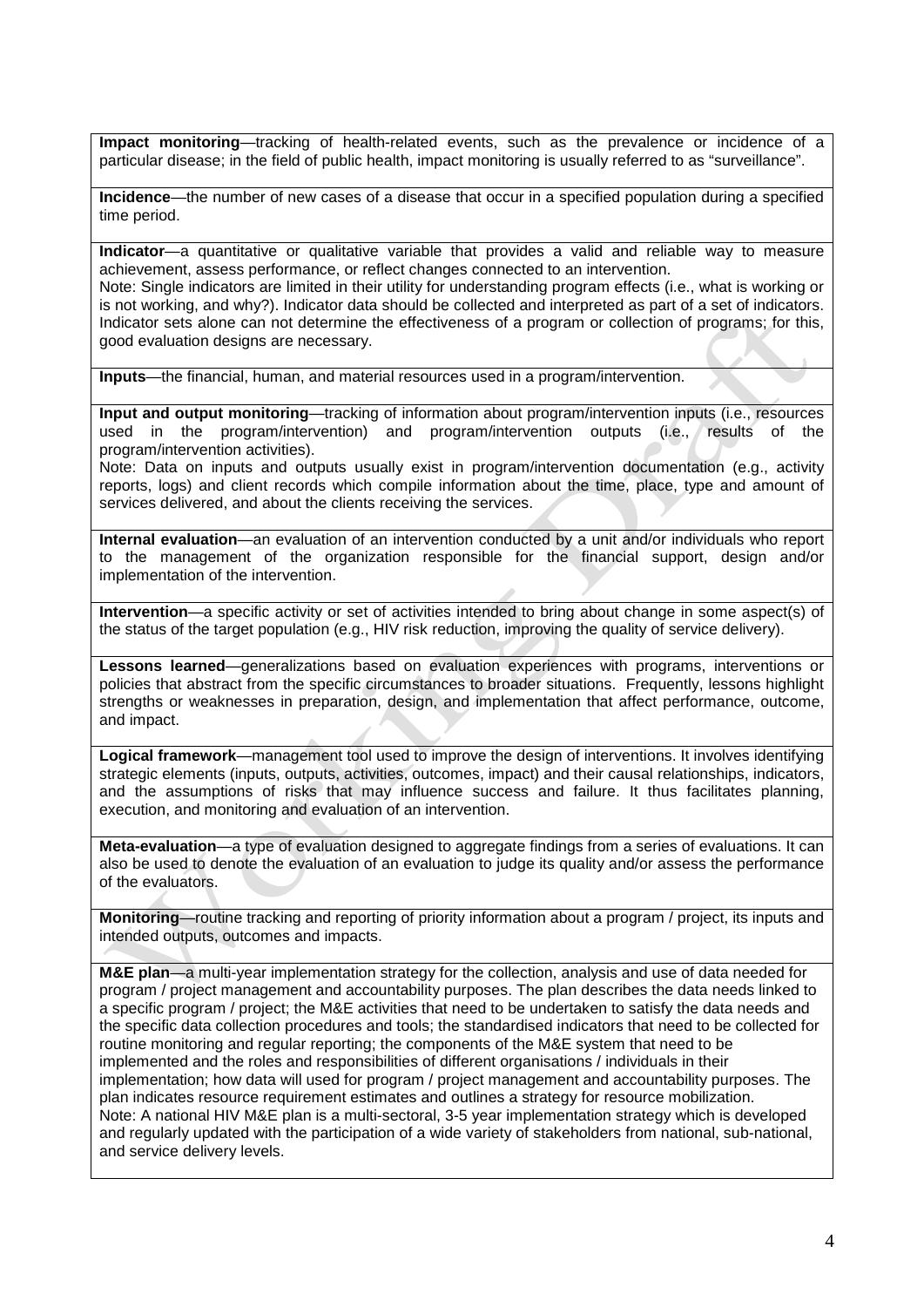**M&E work plan**—an annual costed M&E plan that describes the priority M&E activities for the year and the roles and responsibilities of organizations / individuals for their implementation; the cost of each activity and the funding identified; a timeline for delivery of all products / outputs. The work plan is used for coordinating M&E activities and assessing progress of M&E implementation throughout the year. Note: A national HIV M&E work plan is an annual plan which is developed with the participation of those stakeholders that have roles and responsibilities for the M&E activities identified in the work plan.

**Objective**—a statement of a desired program/intervention result that meets the criteria of being Specific, Measurable, Achievable, Realistic, and Time-phased (SMART).

**Operational research**—systematic and objective assessment of the availability, accessibility, quality, and/or sustainability of services designed to improve service delivery. It assesses only factors that are under the control of program/project managers, such as improving the quality of services, increasing training and supervision of staff members, and adding new service components.

**Outcome**—short-term and medium-term effect of an intervention's outputs, such as change in knowledge, attitudes, beliefs, behaviors.

**Outcome evaluation**—a type of evaluation that determines if, and by how much, intervention activities or services achieved their intended outcomes. An outcome evaluation attempts to attribute observed changes to the intervention tested.

Note: An outcome evaluation is methodologically rigorous and generally requires a comparative element in its design, such as a control or comparison group, although it is possible to use statistical techniques in some instances when control/comparison groups are not available (e.g., for the evaluation of a national program).

**Outcome monitoring**—tracking of variables that have been adopted as valid and reliable measures (i.e., indicators) of the desired program/intervention outcomes. Outcome monitoring does not infer causality; changes in outcomes may be attributable to multiple factors, not just a specified program/intervention. Note: With national AIDS programs, outcome monitoring is typically conducted through population-based surveys (i.e., representative of the target population, not necessarily the general population).

**Outputs**—the results of program/intervention activities; the direct products or deliverables of program/intervention activities, such as the number of HIV counseling sessions completed, the number of people served, the number of condoms distributed.

**Performance**—the degree to which an intervention or organization operates according to specific criteria/standards/guidelines or achieves results in accordance with stated goals or plans.

**Population-based survey**—a type of survey which is statistically representative of the target population, such as the AIDS Indicator Survey (AIS), the Demographic and Health Survey (DHS).

**Prevalence**—the total number of persons living with a specific disease or condition at a given time.

**Process evaluation**—a type of evaluation that focuses on program/intervention implementation, including, but not limited to access to services, whether services reach the intended population, how services are delivered, client satisfaction and perceptions about needs and services, management practices. In addition, a process evaluation might provide an understanding of cultural, sociopolitical, legal, and economic contexts that affect implementation of the program/intervention.

**Program**—an overarching national or sub-national response to a disease. A program generally includes a set of interventions marshaled to attain specific global, regional, country, or subnational objectives; involves multiple activities that may cut across sectors, themes and/or geographic areas.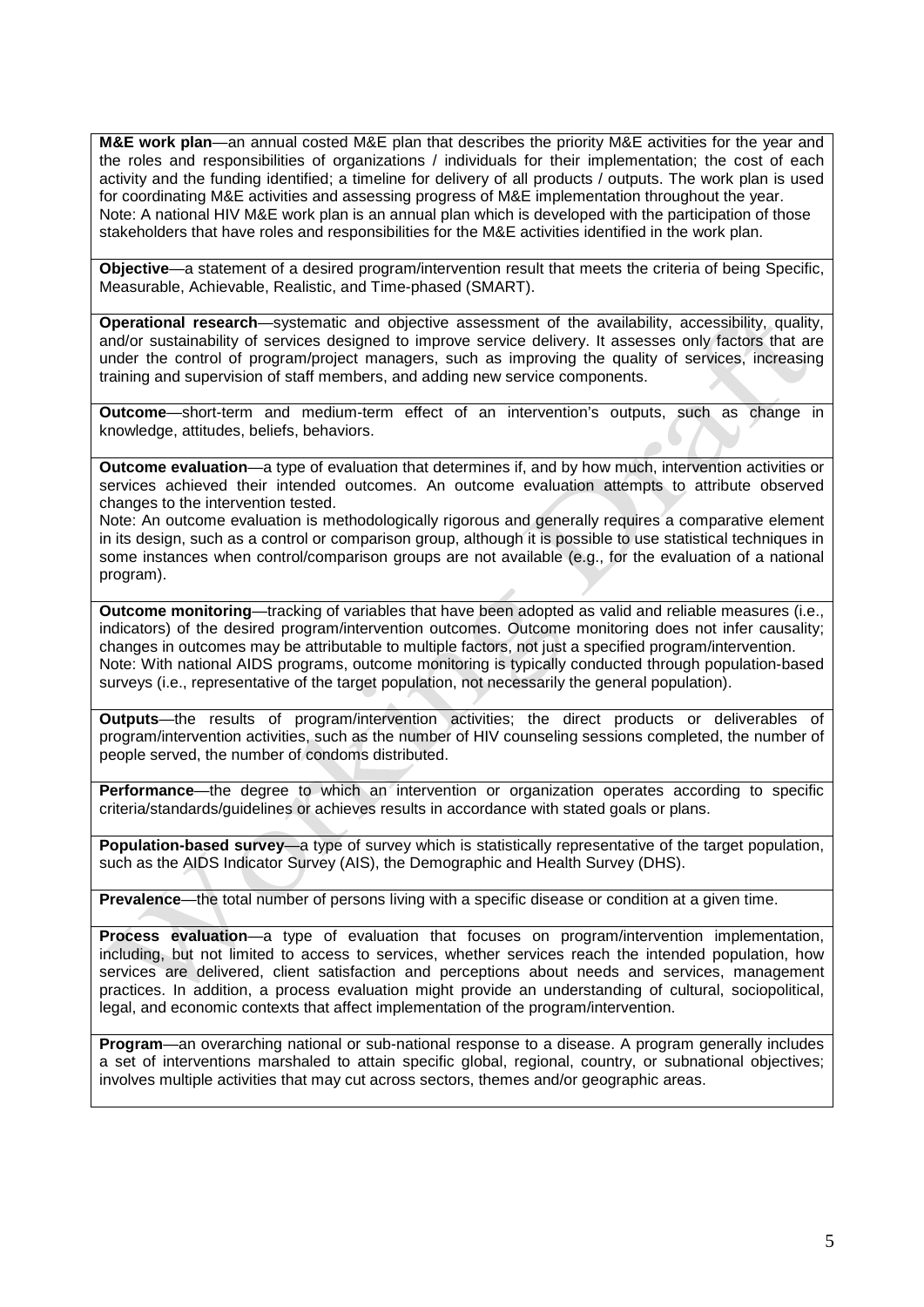**Program evaluation**—a study that intends to control a health problem or improve a public health program or service. The intended benefits of the program are primarily or exclusively for the study participants or the study participants' community (i.e., the population from which the study participants were sampled); data collected are needed to assess and/or improve the program or service, and/or the health of the study participants or the study participants' community. Knowledge that is generated does not typically extend beyond the population or program from which data are collected.

**Program records**—program documentation (e.g., activity reports, logs) and client records which compile information about program inputs (i.e., resources used in the program) and program outputs (i.e., results of the program activities). Examples include budget and expenditure records, logs of commodities purchased and distributed, client records which compile information about the time, place, type and amount of services delivered, and about the clients receiving the services.

**Project**—an intervention designed to achieve specific objectives within specified resources and implementation schedules, often within the framework of a broader program.

**Qualitative data**—data collected using qualitative methods, such as interviews, focus groups, observation, and key informant interviews. Qualitative data can provide an understanding of social situations and interaction, as well as people's values, perceptions, motivations, and reactions. Qualitative data are generally expressed in narrative form, pictures or objects (i.e., not numerically). Note: The aim of a qualitative study is to provide a complete, detailed description.

**Quality assurance**—planned and systematic processes concerned with assessing and improving the merit or worth of an intervention or its compliance with given standards. Note: Examples of quality assurance activities include appraisal, results based management reviews, evaluations.

**Quantitative data**—data collected using quantitative methods, such as surveys. Quantitative data are measured on a numerical scale, can be analysed using statistical methods, and can be displayed using tables, charts, histograms and graphs.

Note: The aim of a quantitative study is to classify features, count them, and construct statistical models in an attempt to explain what is observed.

**Relevance**—the extent to which the objectives, outputs, or outcomes of an intervention are consistent with beneficiaries' requirements, organisations' policies, country needs, and/or global priorities.

**Reliability**—consistency or dependability of data collected through the repeated use of a scientific instrument or a data collection procedure used under the same conditions.

**Research**—a study which intends to generate or contribute to generalizable knowledge to improve public health practice, i.e., the study intends to generate new information that has relevance beyond the population or program from which data are collected. Research typically attempts to make statements about how the different variables under study, in controlled circumstances, affect one another at a given point in time.

**Results**—the outputs, outcomes, or impacts (intended or unintended, positive and/or negative) of an intervention.

**Results based management (RBM)**—a management strategy focusing on performance and achievement of outputs, outcomes and impacts.

**Second-generation surveillance**—HIV surveillance that not only tracks HIV prevalence but also uses additional sources of data to increase the understanding of trends of the epidemic over time. It includes biological surveillance of HIV and other sexually transmitted infections as well as systematic surveillance of the behaviours that spread them.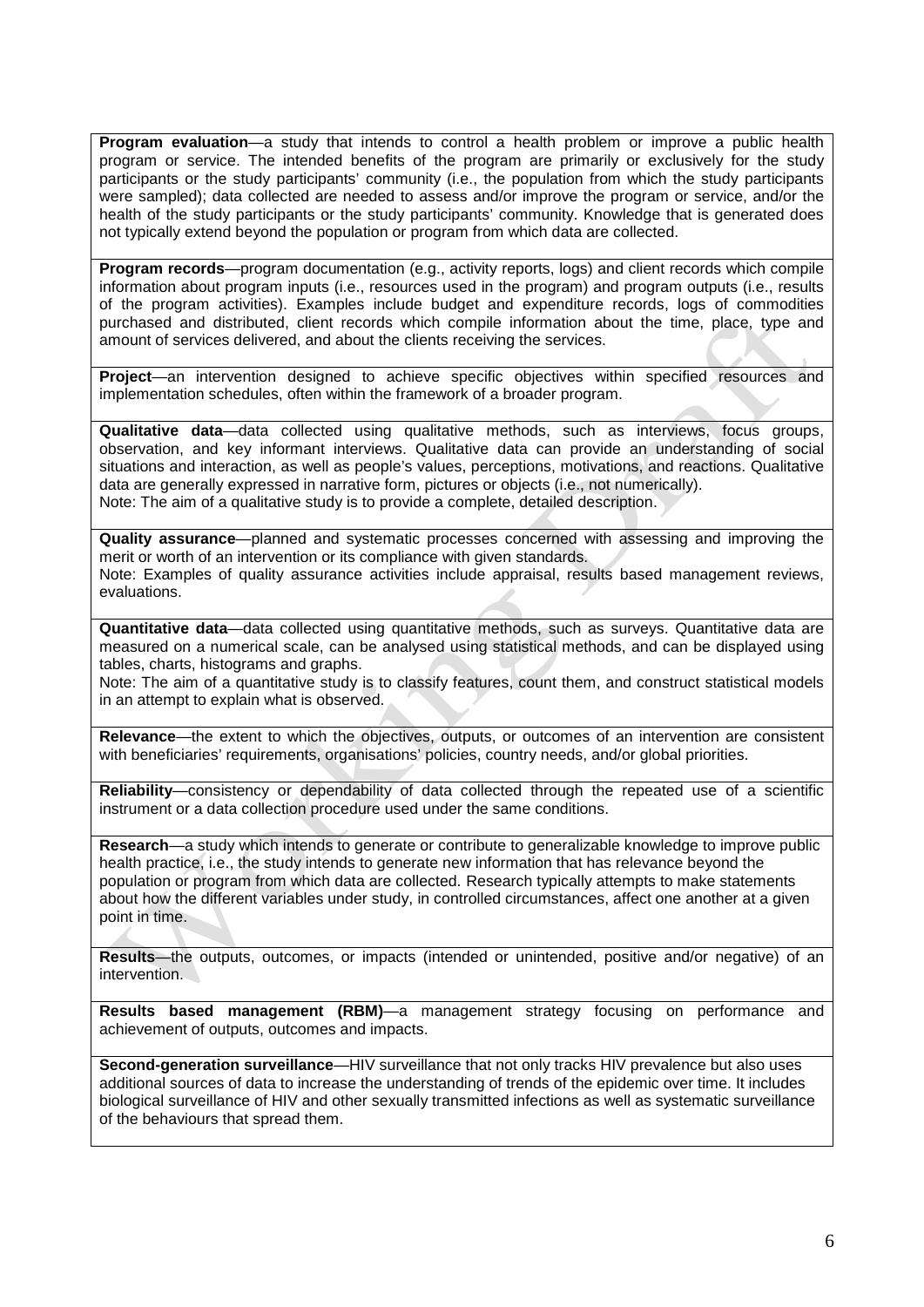**Sentinel surveillance**—ongoing, systematic collection and analysis of data from certain sites (e.g., hospitals, health centers, ante-natal clinics) selected for their geographic location, medical specialty, and populations served, and considered to have the potential to provide an early indication of changes in the level of a disease.

**Stakeholder**—a person, group, or entity who has a direct or indirect role and interest in the goals or objectives and implementation of a program/intervention and/or its evaluation.

**Summative evaluation**—a type of evaluation conducted at the end of an intervention (or a phase of that intervention) to determine the extent to which anticipated outcomes were produced. It is designed to provide information about the merit or worth of the intervention.

**Surveillance**—the ongoing, systematic collection, analysis, interpretation, and dissemination of data regarding a health-related event for use in public health action to reduce morbidity and mortality and to improve health. Surveillance data can help predict future trends and target needed prevention and treatment programs.

**Sustainability (of a program)**—the likelihood that political and financial support will last to maintain the program.

**Target**—the objective a program/intervention is working towards, expressed as a measurable value; the desired value for an indicator at a particular point in time.

**Target group**—specific group of people who are to benefit from the result of the intervention.

**Terms of reference (TOR) (of an evaluation)**—written document presenting the purpose and scope of the evaluation, the methods to be used, the standards against which performance is to be assessed or analyses to be conducted, the resources and time allocated, and the reporting requirements.

**Triangulation**—the analysis of data from three or more sources obtained by different methods. Findings can be corroborated, and the weakness or bias of any of the methods or data sources can be compensated for by the strengths of another, thereby increasing the validity and reliability of the results.

**Validity**—the extent to which a measurement or test accurately measures what is intended to be measured.